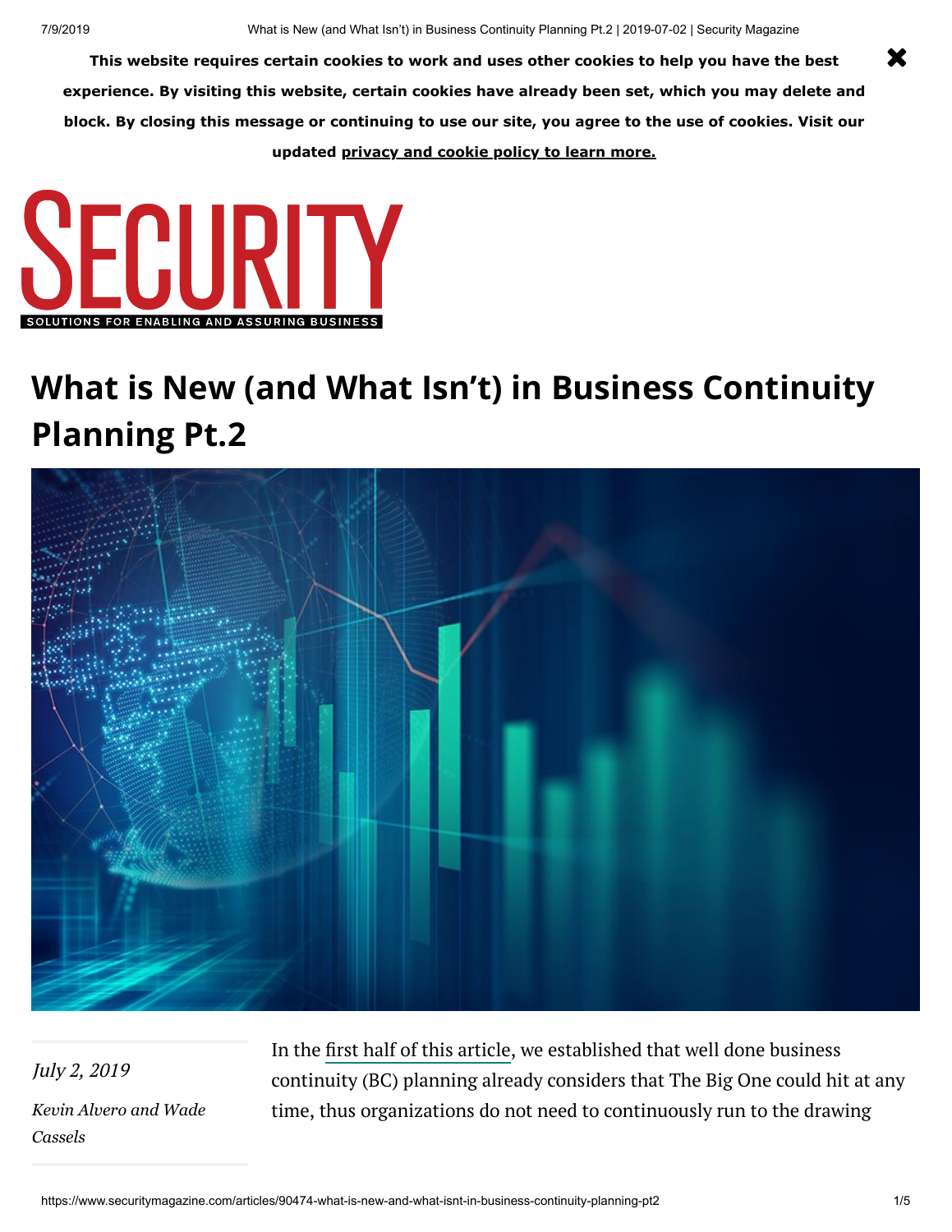board as threats rise and fall. However, in Part Bill Business Continuity Planning 812 | 2013-07-12 | Security Magazina.ches to BC planning that could help organizations maximize the value they receive from their BC planning efforts.

## Reconsideration of Roles

According to the Disaster Recovery Institute (DRI), the actual scope of work of a BC or resilience professional hasn't really changed. Organizations still must have high-quality response and damage limitation plans formulated by skilled planners. The change in the resilience profession, however, is moving away from a technical specialization and into mainstream business risk management. DRI reports that consolidation of resilience disciplines has increased over the past year. The main result of this is that fewer organizations have independent business continuity departments, with BC professionals being incorporated into existing risk management or information security divisions.

This movement toward integration plays to the strength of BC professionals, who are accustomed to understanding the roles of people broadly across the organization. According to DRI, however, they may find senior management to be overemphasizing compliance compared to effectiveness when it comes to BC planning. It is easier, for example, to designate responsibility and demonstrate compliance in a traditional departmental structure than a highly integrated one.

In a survey of resiliency professionals conducted by DRI, 30 percent of them believe that senior management doesn't understand their resilience role, and over 20 percent do not believe they get adequate support from senior management. A significant concern among those surveyed is that many C-Level executives have no direct experience managing a major disruptive event. Most senior managers, BC practitioners believe, understand the importance of crisis communications with the media, but they don't have crisis management skills beyond that. There is concern within the profession that despite having risk and continuity programs in place, inappropriate decisions made during a crisis could put the entire enterprise at risk. With this concern in mind, and with natural disaster and IT-related threats on the rise, one potential implication is that crisis management background could increasingly become a required skillet among senior management.

# Less Segregation Between Disaster Types

Another way in which traditional approaches to BC planning are evolving is in the way organizations regard IT-related disasters as opposed to natural disasters. To be sure, there is still a line of delineation between the two. DRI reports that in many organizations, key risks such as data breaches and cyberattacks are still largely outside the realm of BC practitioners and treated as security issues. At the same time, many organizations tend to underestimate the impact of an IT-related disaster as compared to a natural disaster that involves harm to "physical" resources.

According to a *Harvard Business Review* [article](https://hbr.org/2018/02/we-need-to-approach-ai-risks-like-we-do-natural-disasters) by Prashanth Gangu, a partner in the insurance and digital practices at Oliver Wyman, "Many companies are exposed to intelligent device risks that could harm both their own operations as well as their customers. Yet few have formally quantified the size of their revenue at risk and potential liability. Nor have they set up safety and security protocols for potential Black Swan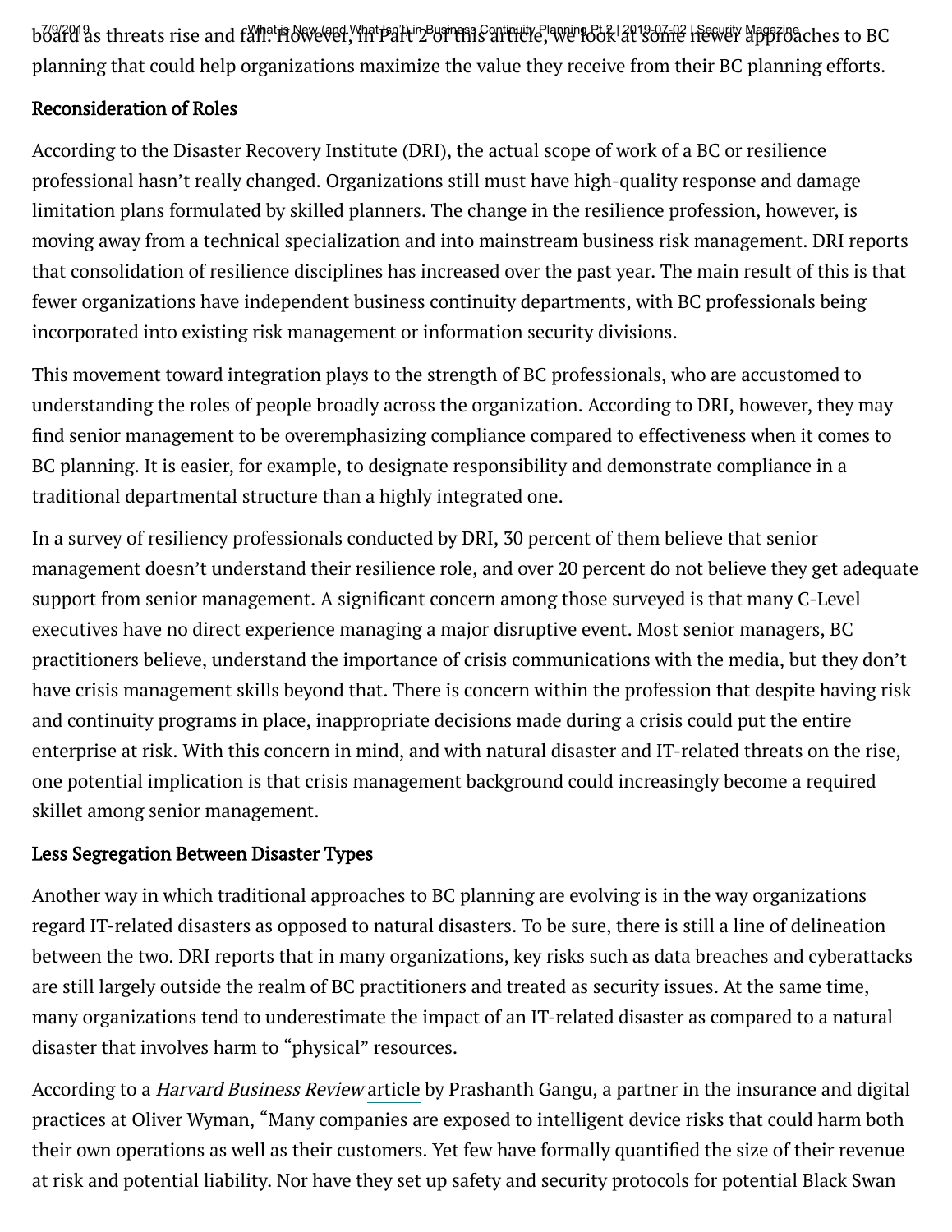AI events." Nevertheless, as reliance on technology continues to increase along with threats to that technology, some organizations are coming around the reality that IT-related disasters can threaten the very existence of the organization just as much as a storm, fire, or earthquake.

In fact, Gangu believes that the risks posed by intelligent devices will soon surpass the magnitude of those associated with natural disasters. "Tens of billions of connected sensors are being embedded in everything ranging from industrial robots and safety systems to self-driving cars and refrigerators," he writes. "At the same time, the capabilities of artificial intelligence (AI) algorithms are evolving rapidly. Our growing reliance on so many intelligent, connected devices is opening up the possibility of global-scale shutdowns."

The good news, Gangu believes, is that organizations can follow the template they have used for extreme weather disasters by beginning to establish international protocols and standards to govern AI not just internally, but also working with other companies, insurers, and policymakers. Just as sound recovery planning for a natural disaster involves coordination with local emergency services, insurers, and agencies such as the Red Cross and FEMA (in the US), plans for maintaining operations through an IT-related disaster such as a cyberattack should include coordination with law enforcement, agencies (in the US) such as the Department of Defense and FBI, insurers and, where possible, threat information sharing with other companies. If companies do not adopt this approach, Gangu believes, no company will be able to recover on its own from an IT disaster due to the growing interconnectivity of AI-enabled devices.

#### Early Detection

The traditional approach to risk assessment is to assess risks in terms of likelihood and impact. However, according to an MIT case study[i] some organizations are finding success in looking at the added dimension of lead time. Lead time, essentially, is the amount of warning time during which a company can prepare for the disruption and mitigate its effects. As the author of the case study, Yossi Sheffi, explained in an [article](https://sloanreview.mit.edu/article/preparing-for-disruptions-through-early-detection/) for *Harvard Business Review*, some disruptions involve long-term trends that are widely discussed in the media or are prescheduled events, while others occur after a short warning of a few days and others occur without warning. For example, a hurricane about to make landfall has a likelihood of 100 percent, but so does a regulatory requirement that is set to take effect twelve months from now. Though these two likelihoods are both 100 percent, they are not really equal because of the amount of time (i.e. lead time) the organization has to prepare.

Sheffi identifies nine data sources that leading companies use to improve their ability to detect potential disruptions early:

- 1. Monitoring the weather
- 2. Tracking the news
- 3. Using data from sensors
- 4. Monitoring the supply base
- 5. Visiting suppliers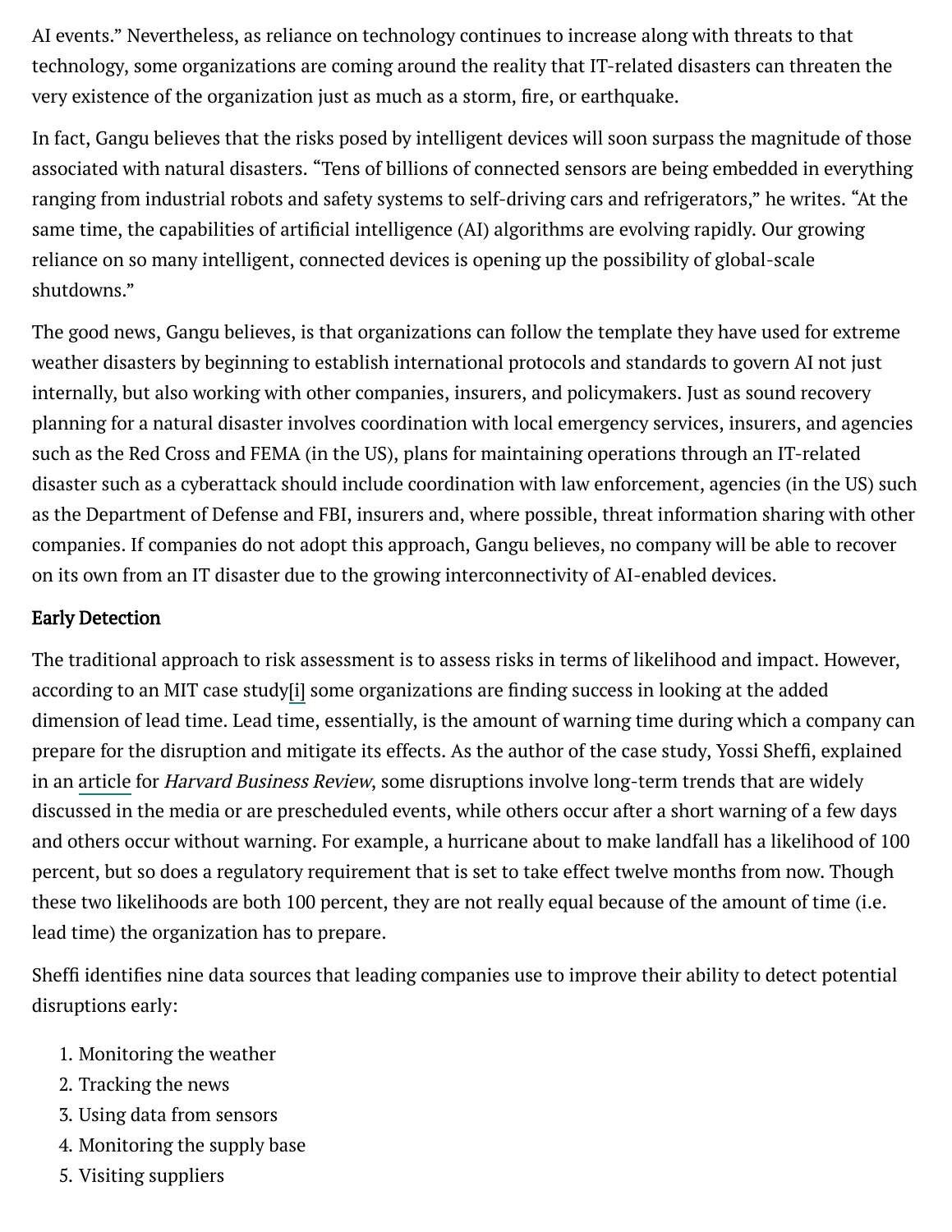- 6. Being on the alert for deception **EXALGISHS** Properties Assembly Magaziness Continuity Magaziness Continuity Ma
	- 7. Developing traceability capabilities
	- 8. Monitoring social media
	- 9. Tracking regulatory developments

Sheffi observed that companies armed with this data are taking four key types of actions to improve their abilities to both detect and respond to disruptions:

- 1. Mapping the supply chain to determine the locations of their suppliers to assess supplier risks
- 2. Assessing global events to identify potential disruptions that could affect production or revenues
- 3. Creating supply chain control towers with technology, people, and processes that capture and use supply chain data to enable better short- and long-term decision making
- 4. Improving response time through data and analysis.

"Detection," Sheffi writes, "depends on creating visibility into the supply chain and understanding how the global moving parts connect to each other and impact each other. At its heart, detection is the conversion of the relevant unknowns into salient knowns in a timely fashion."

## **Conclusion**

The fundamentals of sound BC planning have not changed, but the world of risks swirling around them is constantly changing as threats rise, fall, and evolve. Organizations that feel compelled to respond to predictions of mega-disasters do not need to reinvent the wheel, but trends such as BC integration, disaster approaches to IT threats, and early detection offer ways to enhance the company's chance for success and survival in the event of The Big One.

This article originally ran in *Today's Cybersecurity Leader*, a monthly cybersecurity-focused eNewsletter for security end users, brought to you by Security Magazine. [Subscribe](https://bnp.dragonforms.com/init.do?pk=W.HOME&omedasite=BNP6090_Vtnew) here.

Recent Articles By [Kevin Alvero](https://www.securitymagazine.com/authors/2633-kevin-alvero)

**[What is New \(and What Isn't\) in Business Continuity](https://www.securitymagazine.com/articles/90336-what-is-new-and-what-isnt-in-business-continuity-planning) Planning**



Kevin Alvero, CISA, CFE, is senior vice president, Internal Audit, Compliance, and Governance at Nielsen.